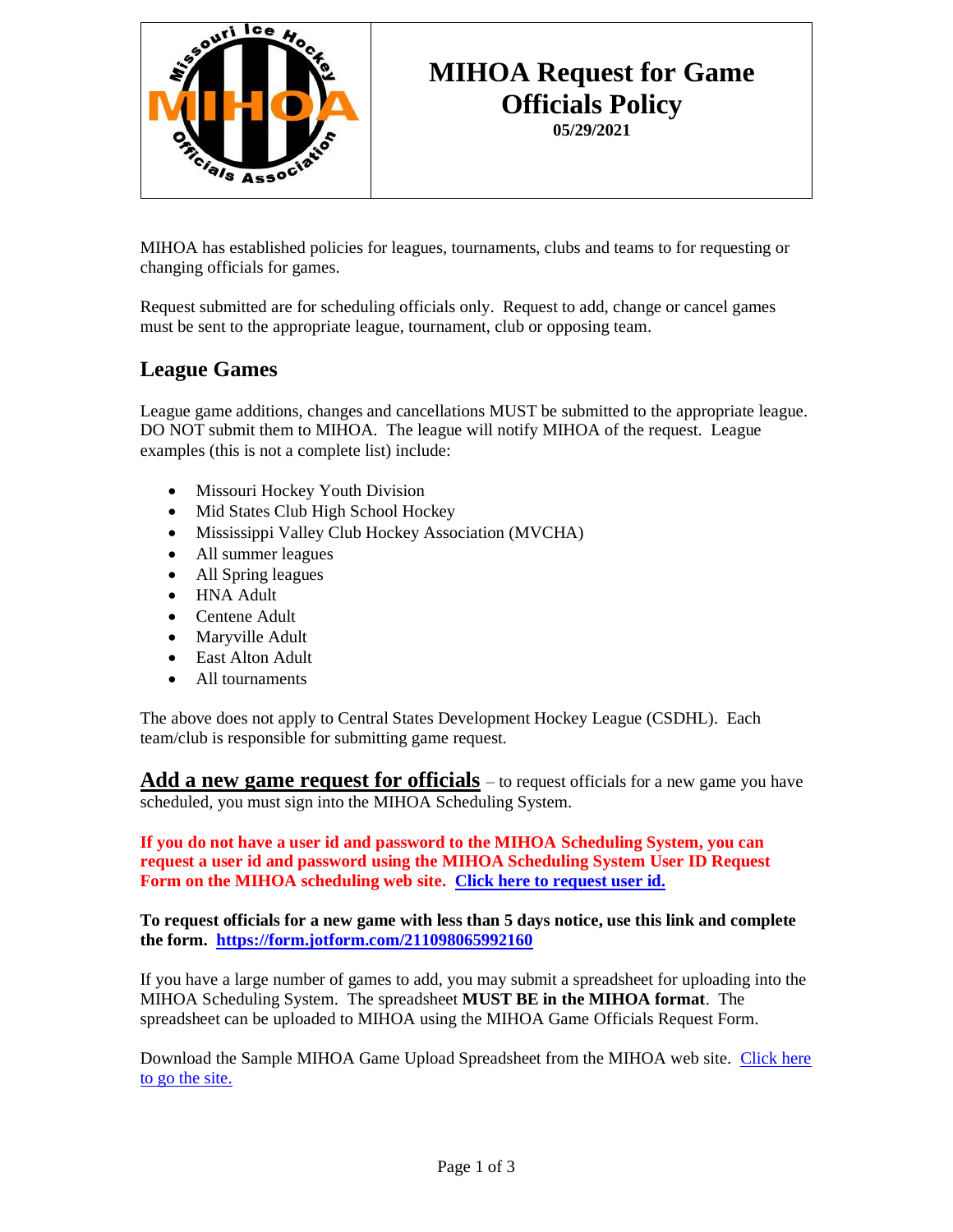

# **MIHOA Request for Game Officials Policy 05/29/2021**

**Emails WILL NOT be accepted.** All request must be submitted by logging into the MIHOA Scheduling System.

**Change an existing request for officials** – to change an existing request for officials for a game you have scheduled, you must submit your request using the MIHOA Game Officials Request Form. [Click here to access the form.](https://form.jotform.com/211098065992160)

**Emails WILL NOT be accepted.** All change request must be submitted using the MIHOA Game Officials Request Form.

**Cancel an existing request for officials** – to cancel an existing request for officials for a game you have scheduled, you must submit your request using the MIHOA Game Officials Request Form. [Click here to access the form.](https://form.jotform.com/211098065992160)

**Emails WILL NOT be accepted**. All cancellation request must be submitted using the MIHOA Game Officials Request Form.

# **Forms and Links:**

- MIHOA Scheduling System User ID Request Form Link <https://secure.oswebs.com/mihoa/organizations/>
- MIHOA Scheduling System Link <https://secure.oswebs.com/mihoa/organizations/dir.asp?dir=val>
- MIHOA Game Officials Request Form Link <https://form.jotform.com/211098065992160>
- Download a sample spreadsheet on the MIHOA web site <http://www.mihoa.com/schedule-officials-for-games.html>

# **Request Timeline**

Leagues, tournaments, clubs and teams must request officials and changes for games at least 5 days prior to the game date. MIHOA game assigners require time to find officials which are qualified to work the game and have the date and time of the game available. A request for officials or change does not guarantee the game will have officials assigned or a change accommodated.

Failure to comply with the 5-day notice could result in one official officiating a game or no officials assigned to the game. MIHOA makes every effort to assign at least two officials to every game; however, there will be instances when two officials are not available after the deadline date.